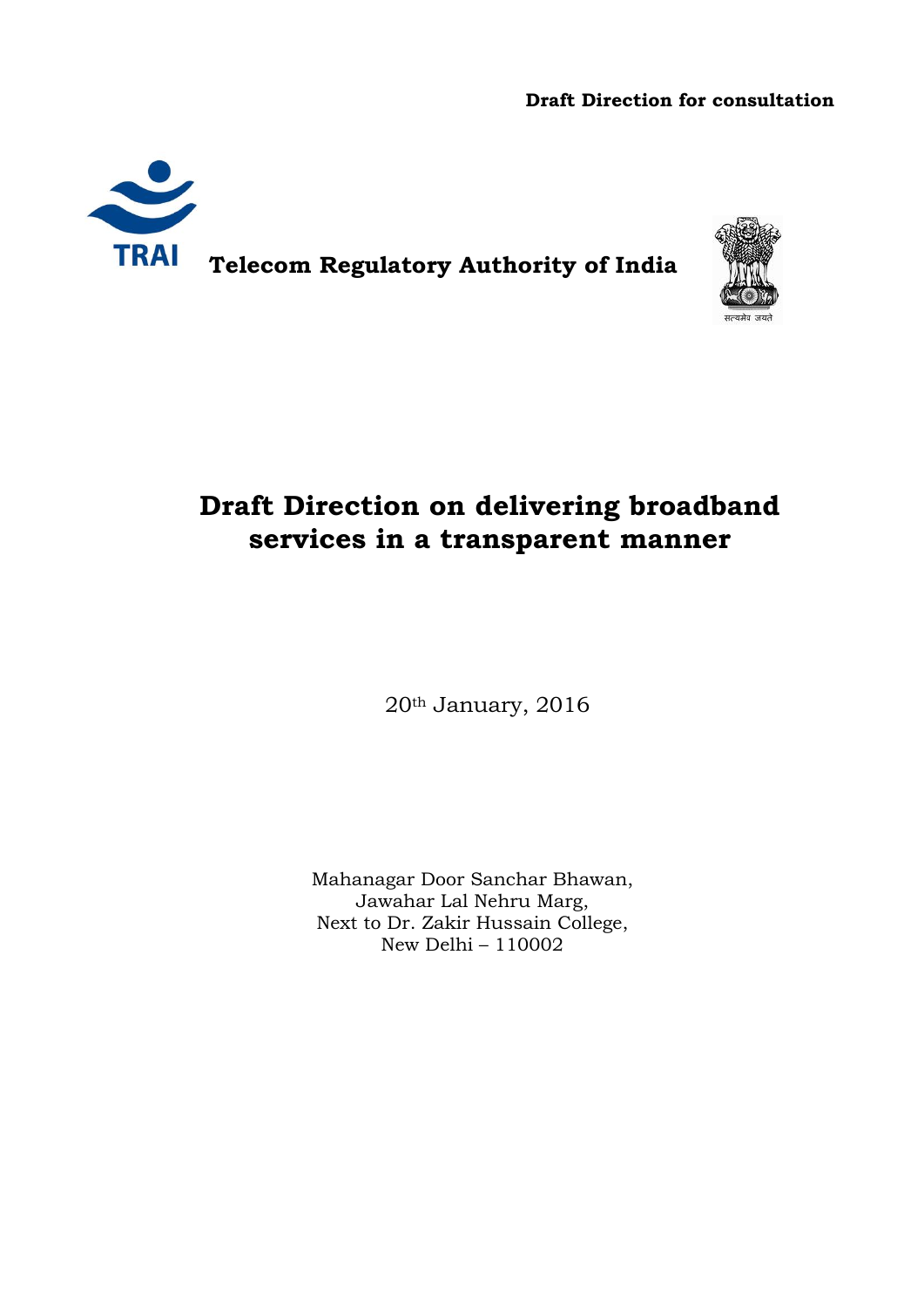**Stakeholders are requested to furnish their written comments on the Draft Direction on delivering broadband services in a transparent manner, by 01/02/2016. Counter Comments, if any, may be submitted by 08/02/2016. The comments and counter-comments may be sent, preferably in electronic form to Advisor (Networks, Spectrum & Licensing), TRAI, by e-mail to kapilhanda@trai.gov.in.**

**For any clarification/ information, Shri Arvind Kumar, Advisor (NSL), TRAI, may be contacted at Tel. No. +91-11- 23220209 Fax: +91-11-23230056.**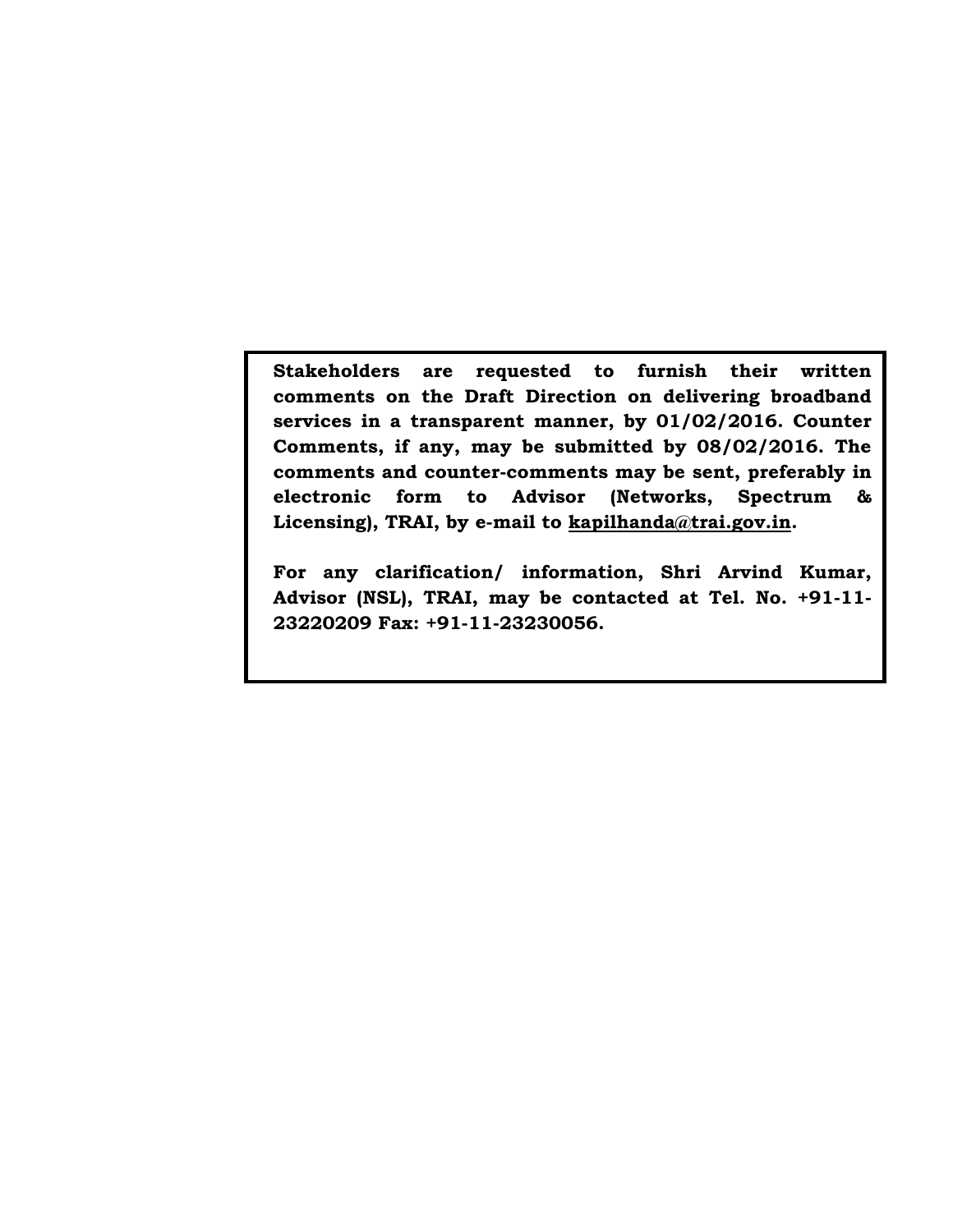## **TELECOM REGULATORY AUTHORITY OF INDIA Mahanagar Doorsanchar Bhawan, Jawahar Lal Nehru Marg, New Delhi- 110002**

Dated: the January, 2016

## **DRAFT DIRECTION**

**Subject: Draft Direction under section 13, read with clause (b) of subsection (1) of section 11, of the Telecom Regulatory Authority of India Act, 1997 (24 of 1997) to service providers for delivering broadband services in a transparent manner by providing adequate information to broadband consumers.**

No. 4-4/2016-NSL-I --- Whereas the Telecom Regulatory Authority of India, [hereinafter referred to as the Authority], established under sub-section (1) of section 3 of the Telecom Regulatory Authority of India Act, 1997 (24 of 1997) (hereinafter referred to as TRAI Act, 1997), has been entrusted with discharge of certain functions, *inter alia,* to regulate the telecommunication services, protect the interests of service providers and consumers of the telecom sector, lay-down the standards of quality of service to be provided by the service providers and ensure the quality of service and conduct the periodical survey of such service provided by the service providers so as to protect interest of the consumers of telecommunication services;

2. And whereas the Authority, vide its Direction No. 4-1/2011 BB&PA dated the 27th July, 2012 *inter alia* directed the service providers to provide broadband services in a transparent manner;

3. And whereas, Department of Telecommunication vide its Notification No.  $4/4/2009$ -Policy-I dated the  $18<sup>th</sup>$  July, 2013, amended the definition of broadband which reads as under:

"Broadband is a data connection that is able to support interactive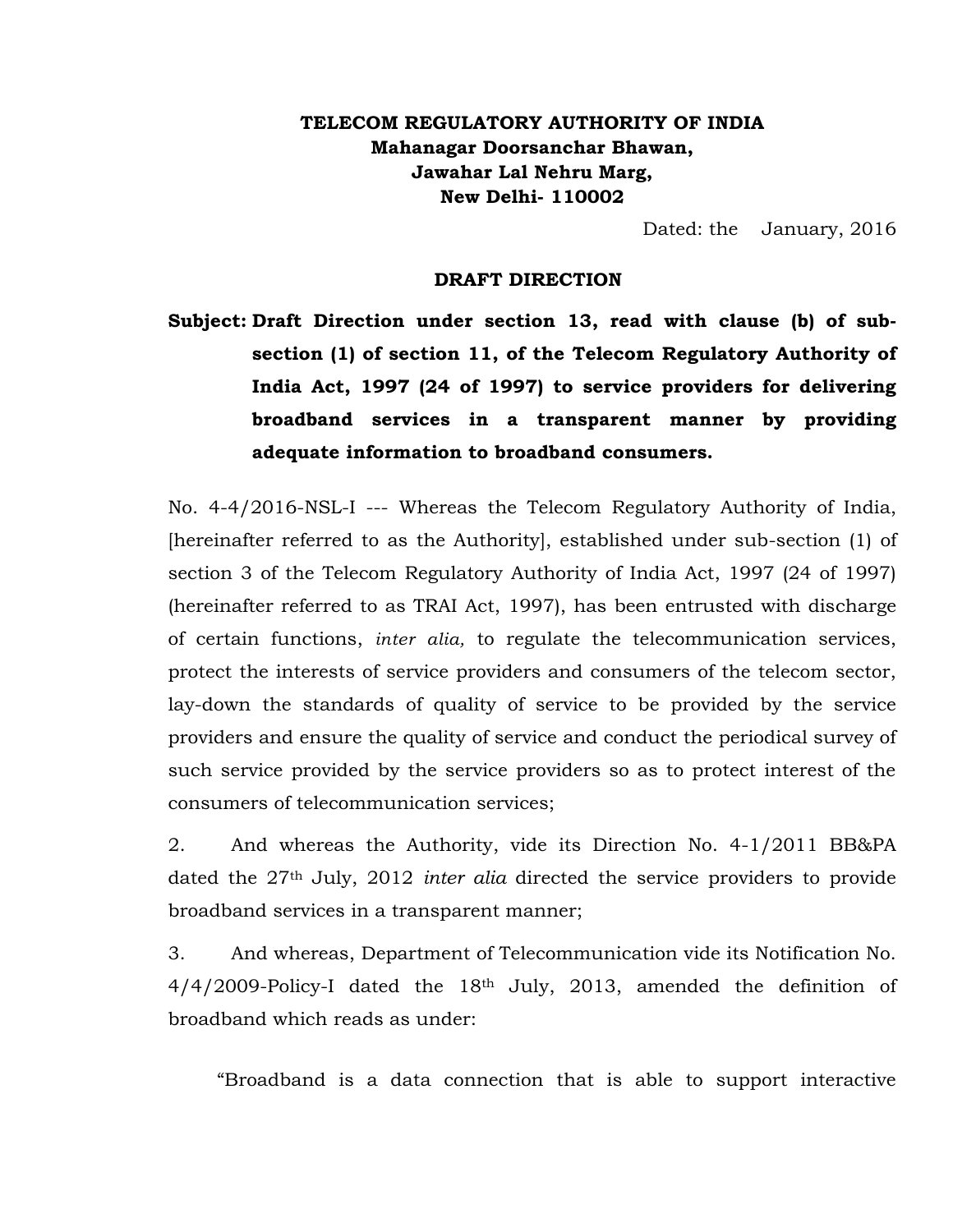services including Internet access and has the capability of the minimum download speed of 512 kbps to an individual subscriber from the point of presence (POP) of the service provider intending to provide Broadband service."

4. Now, therefore, in supersession of its earlier direction No. 4-1/2011 BB&PA dated the 27<sup>th</sup> July, 2012, the Authority, in exercise of the powers conferred upon it under section 13, read with clause (b) of sub-section (1) of section 11, of the Telecom Regulatory Authority of India Act, 1997 (24 of 1997) and in order to ensure transparency in delivery of internet and broadband services and to protect interests of consumers of the telecom sector and to facilitate further growth of internet and broadband services in India, hereby directs all the telecom service providers providing broadband (wire-line or wireless) services to –

- (a) provide on their website and also in all advertisements published through any media, the following information in respect of all broadband tariff plans offered under Fair Usage Policy: -
	- (A) for Fixed broadband service:
		- (i) data usage limit with specified speed;
		- (ii) speed of broadband connection upto specified data usage limit; and
		- (iii) speed of broadband connection beyond data usage limit;
	- (B) for Mobile broadband service:
		- (i) data usage limit with specified technology (3G/4G) for providing services;
		- (ii) technology (3G/4G) offered for providing broadband services upto specified data usage limit; and
		- (iii) technology (2G/3G/4G) offered for providing broadband services beyond data usage limit;
- (b) provide information specified in para (a) above to both new and existing subscribers on their registered email address and through